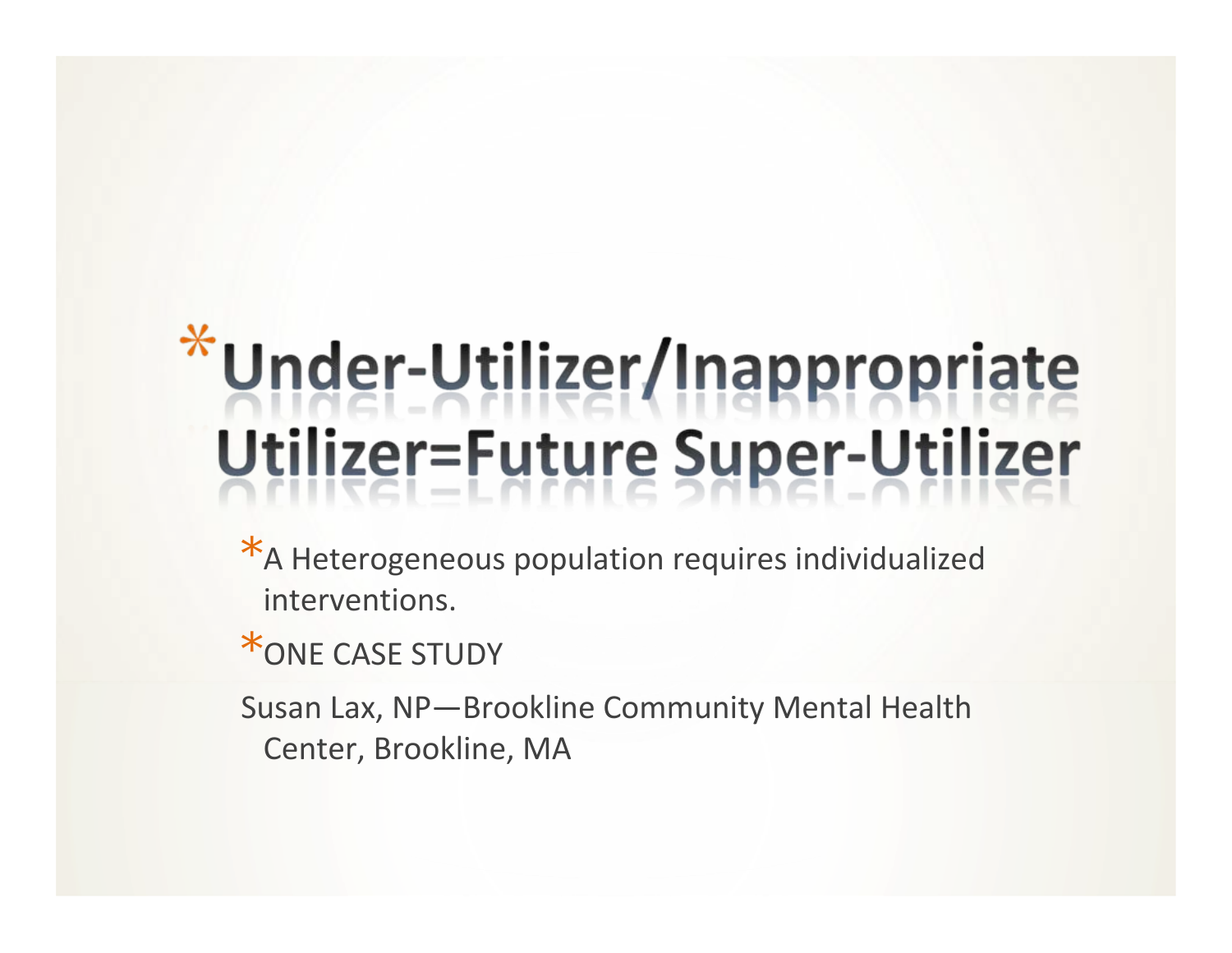

24 years old. Diagnosed with Schizophrenia.

Separated from her drug abusing parents as <sup>a</sup> toddler.

Placed in several different foster homes.

"She told me I was retarded. She kicked me out of the house all day in bad weather. When I did homework, she made fun of me. She told me I was ugly and fat. Her husband got me pregnant at age 16. I never told her. They took my son away. I went on the streets after that.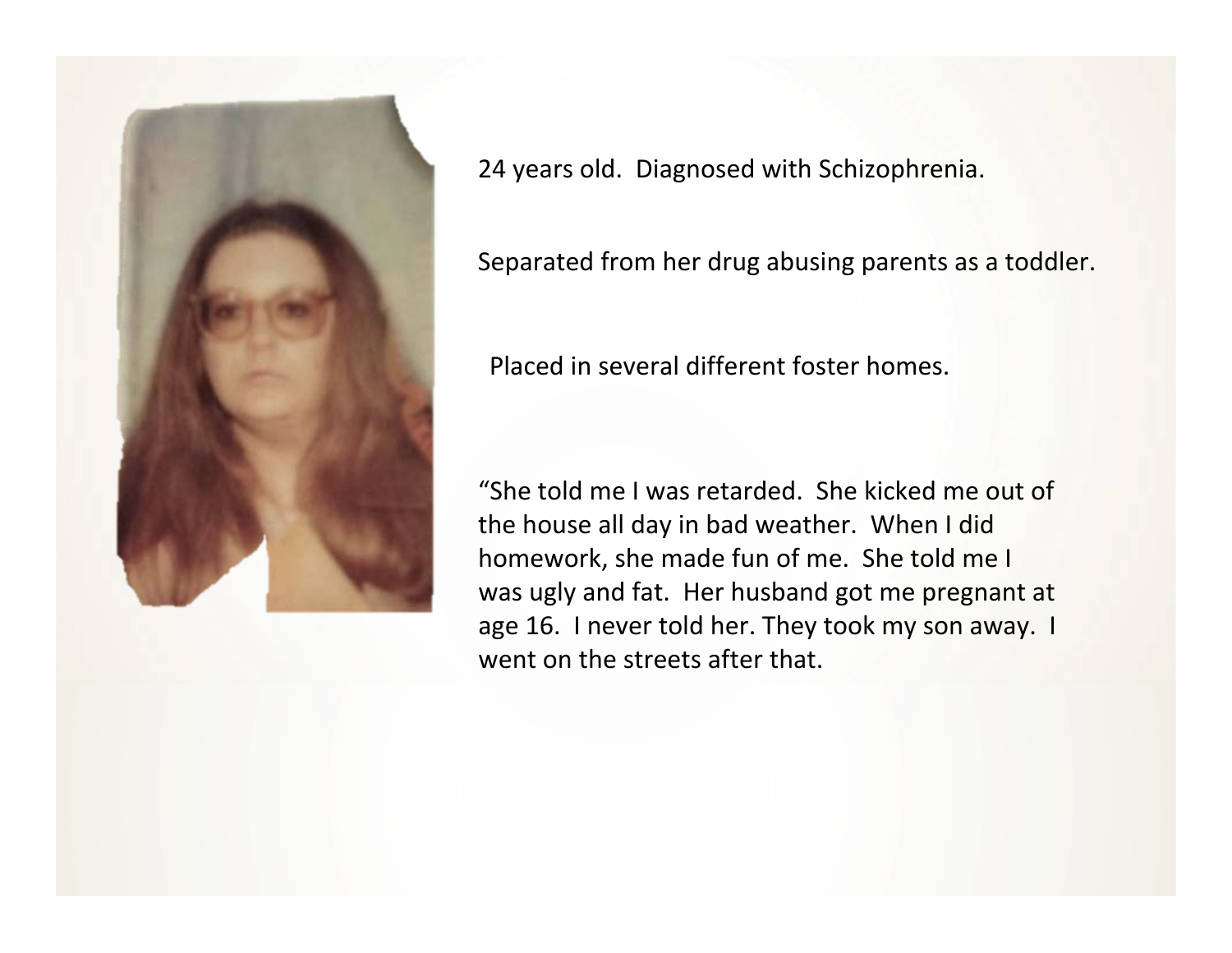"I don't need a<mark>ny help.</mark> Other people n<mark>ee</mark>d it More than I do. You should be helping them. You can leave now."

 Ginger's state of neglect was alarming.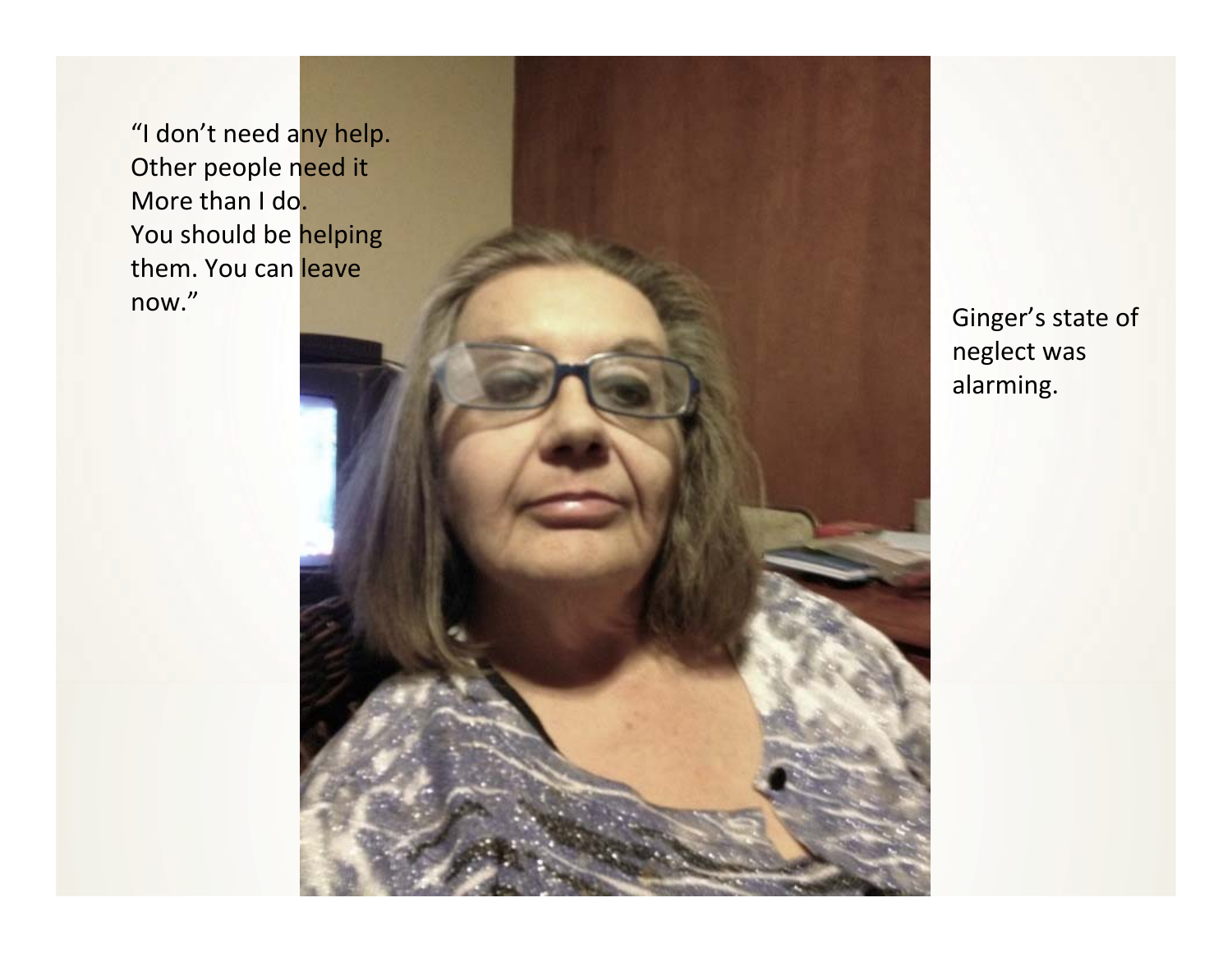

Ginger called. "I'm in pain." Engagement Succeeds!

Argued about going to the ER. "No, I'm alright." "I'm just Constipated." "I can't get in your Car."

Treated for a **Bowel Obstruction**. Discharged without evaluation or treatment for her severe mobility problems, her severe lower extremity pain, and her inability to care for herself. No attention given to washing her glasses, attending to her hygiene, matted hair, or podiatry needs. My reports of her at risk status were mostly ignored, though staff did obtain a walker for her.

**Discharge plan:** Prescribed VNA and PT. VNA withdrew after 2 days. Ginger could not tolerate PT exercises. Her devoted therapist could not demonstrate improvement and had to discharge her.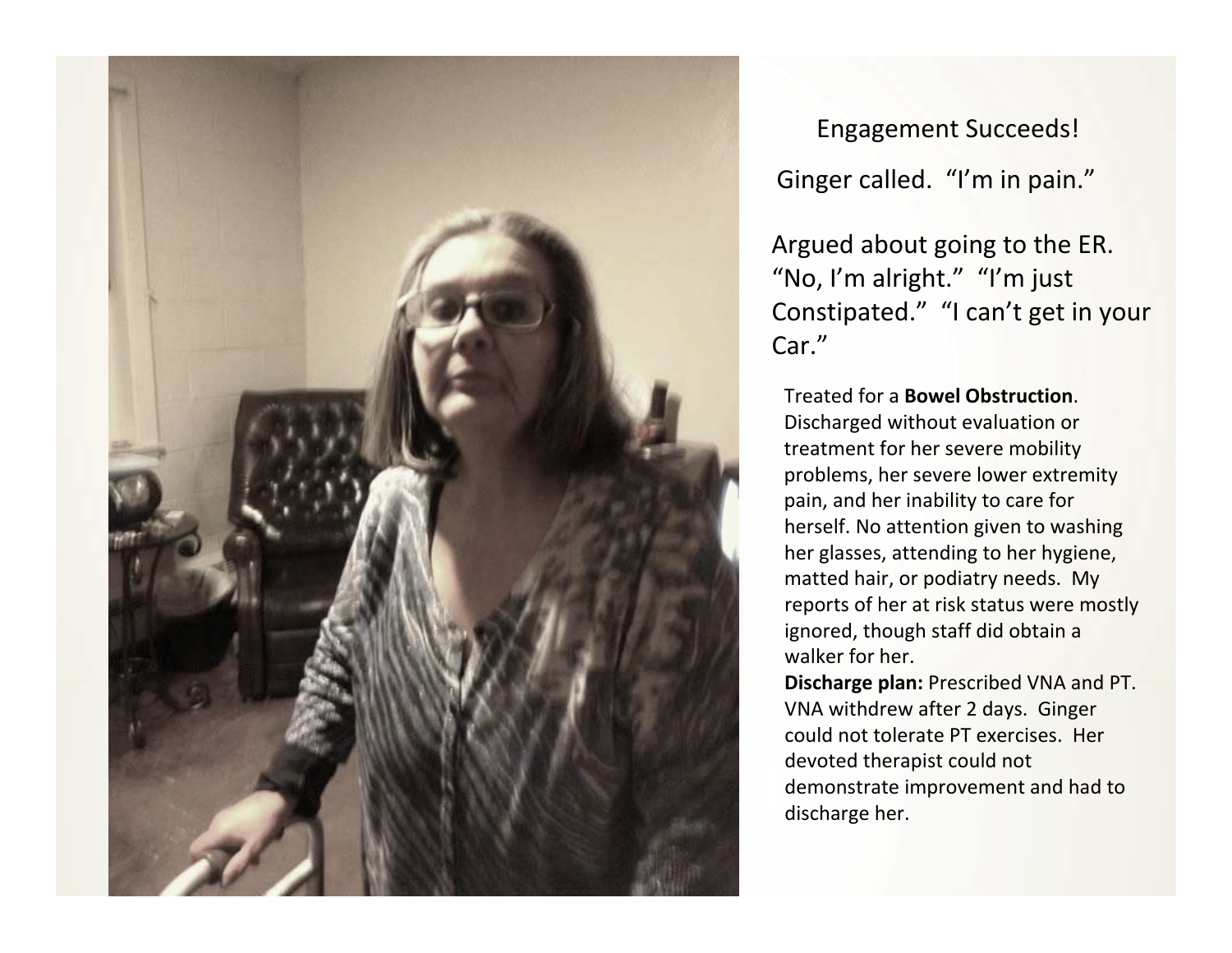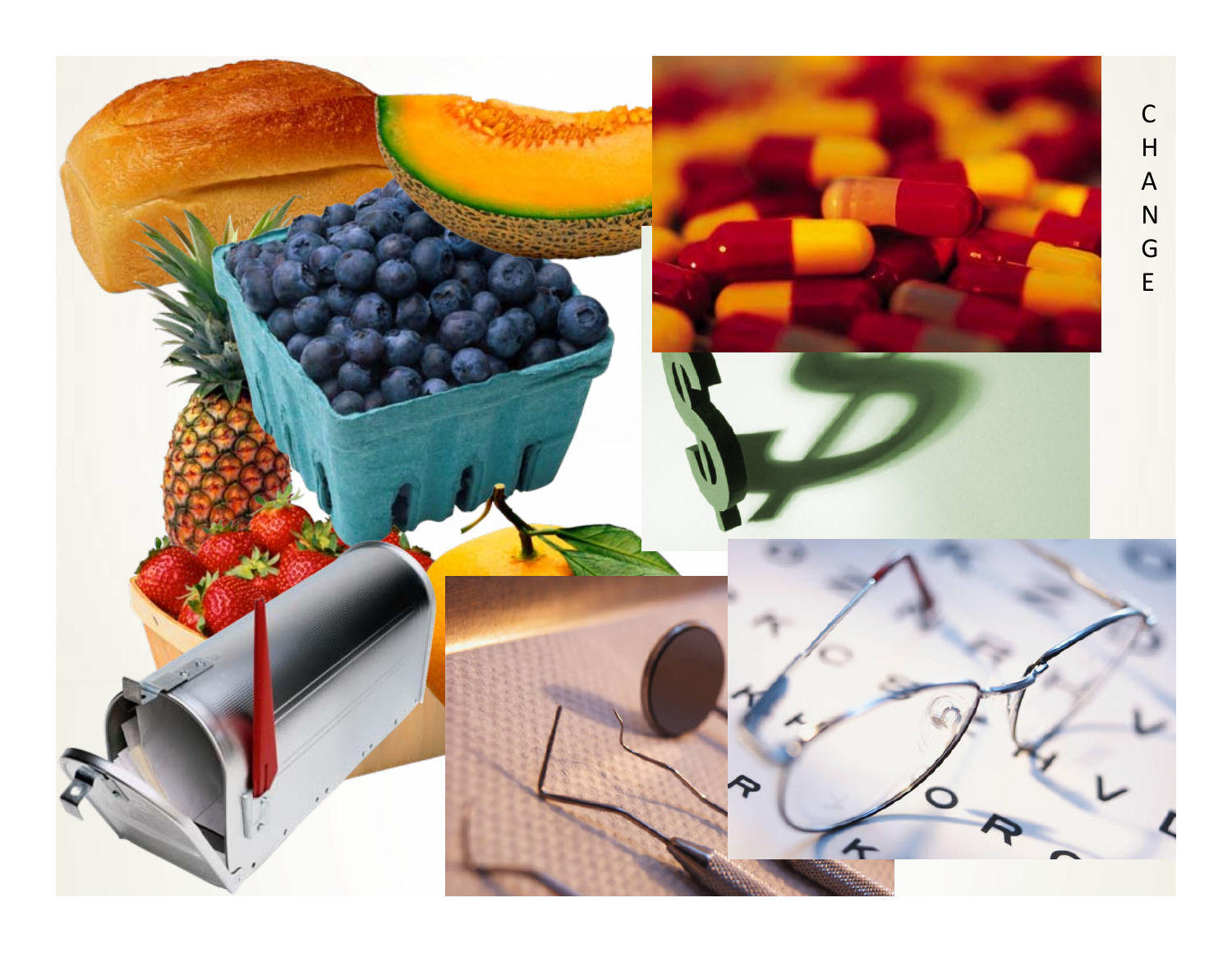

"Susan, I don't think people Understand. No one listens. It's like I'm giving birth in my legs."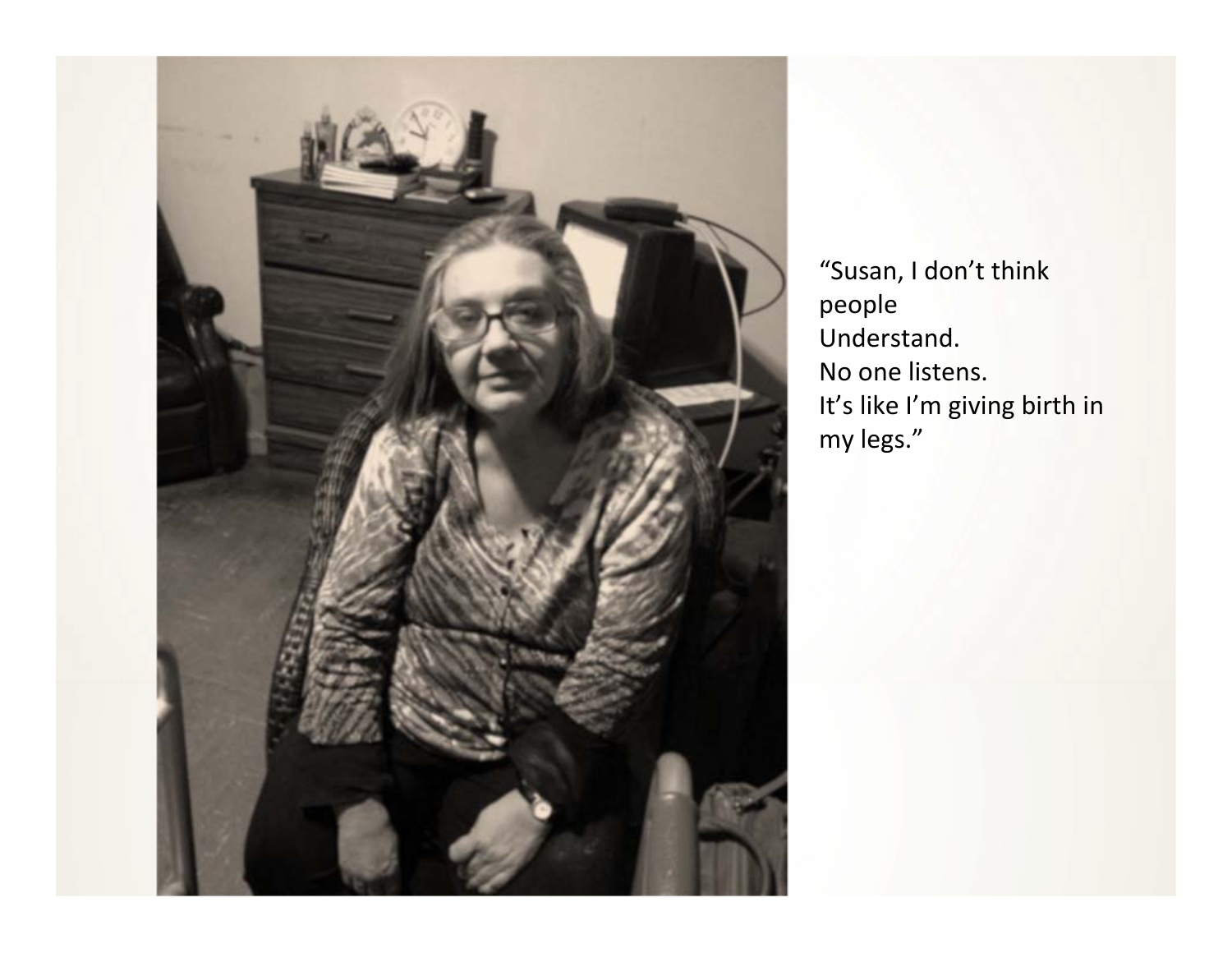

Refused to see a PCP. "They don't understand. "I can't climb on the Table." "I don't like to be seen undressed." "I don't like to be touched. It makes me anxious."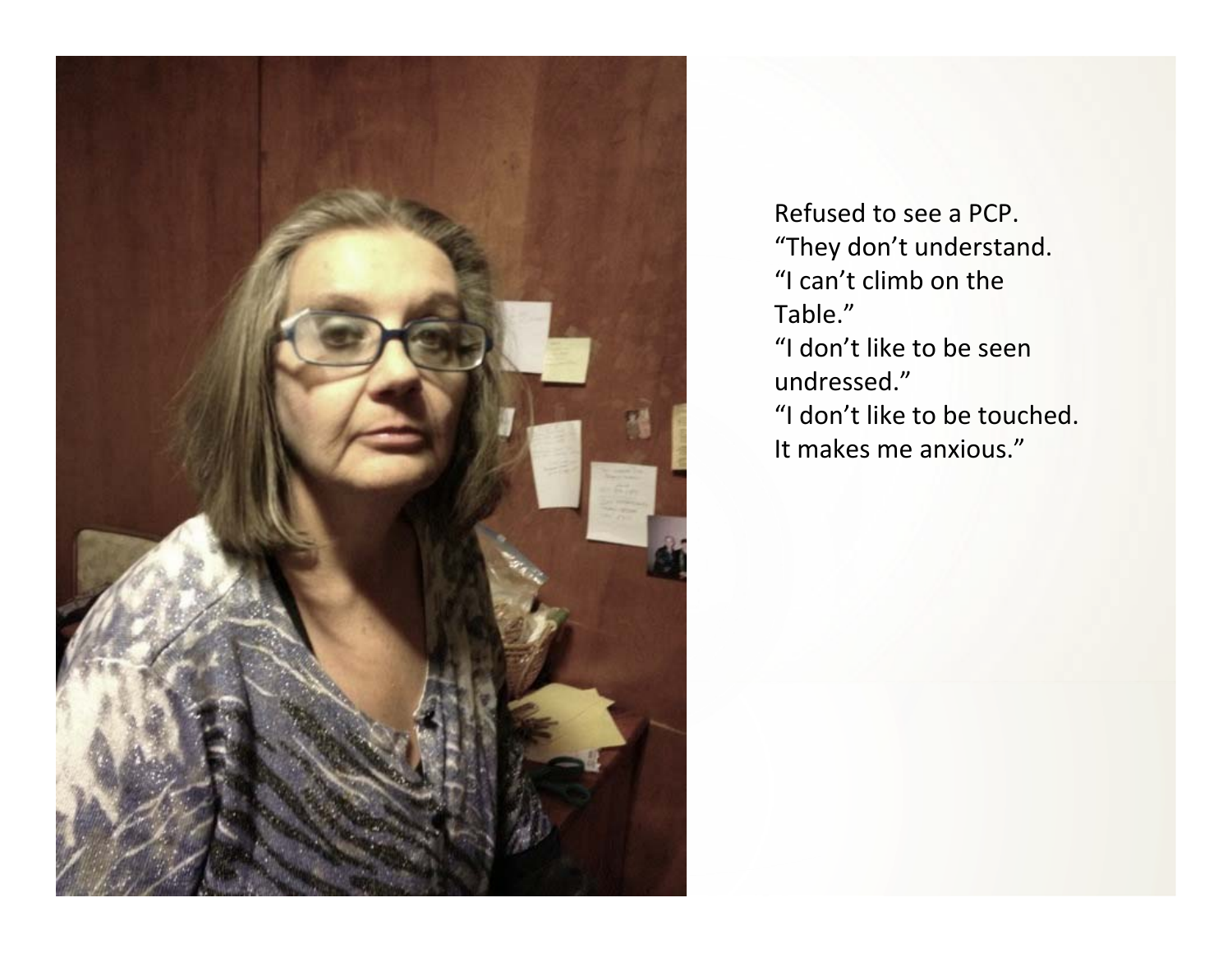## Addressing Ginger living in filth and squalor





"Please don't do anything. Housing will kick me out."

Home improvements:

Feces cleaned from floor. Toilet repaired. A supportive chair. New shower curtain and linens.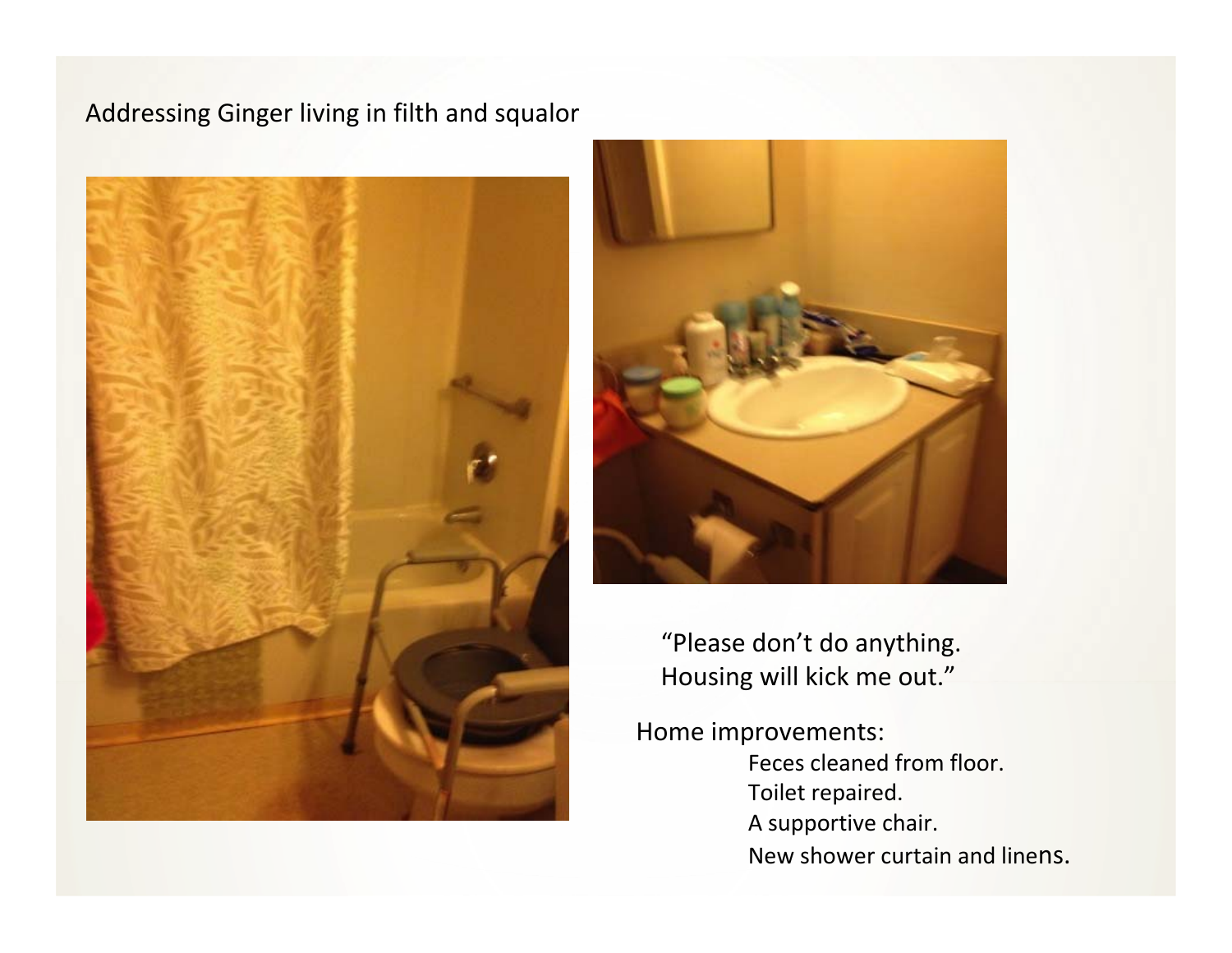

"What are you doing now." "You don't have to do that." "I feel bad."

Cabinets cleaned. Things put in reach.

"I don't need help." "If housing Knew, they'd kick me out."

Finally accepts help with cleaning via Guardian Health Care.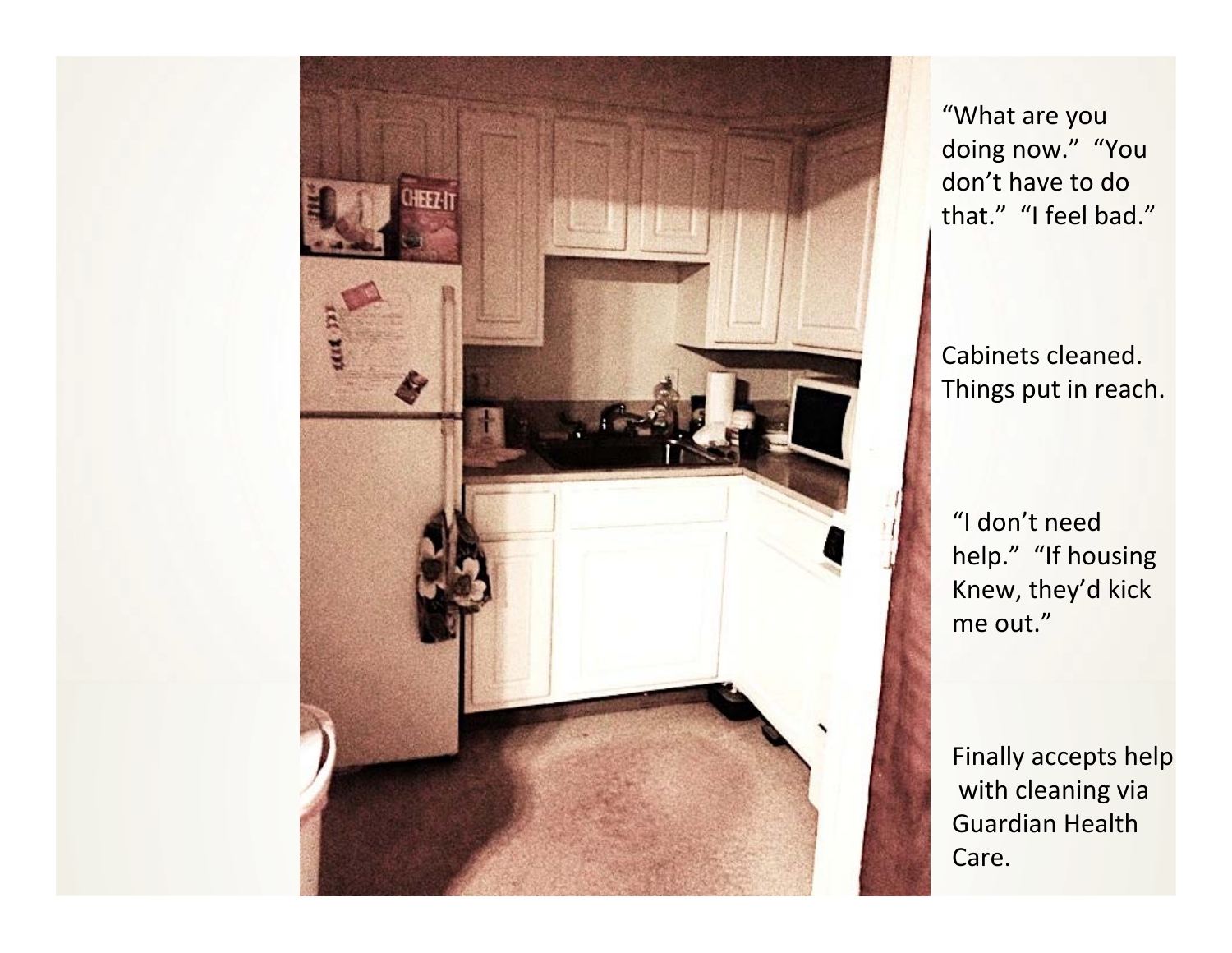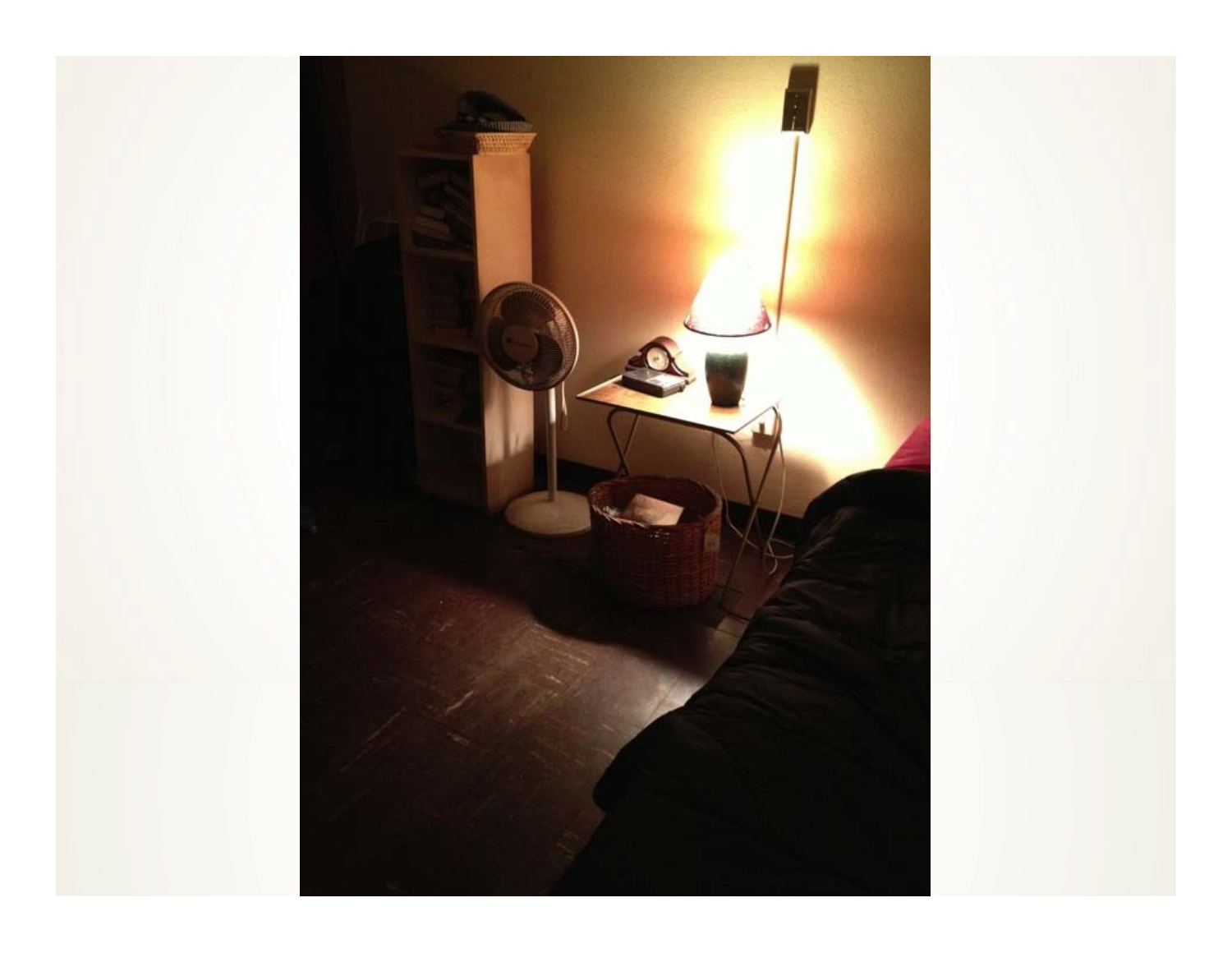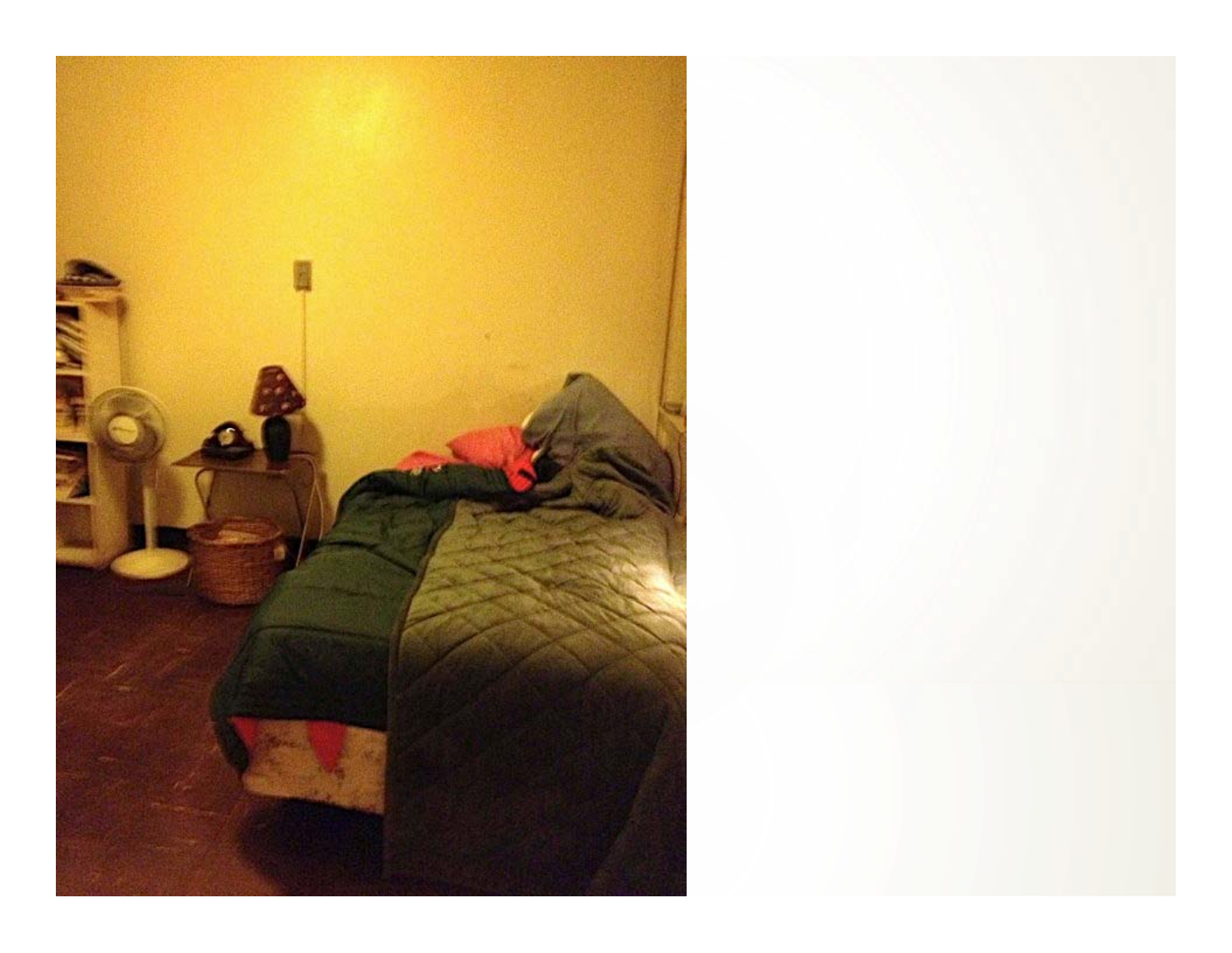

## Let me ask you this…. I think you're living <sup>a</sup> pipedream.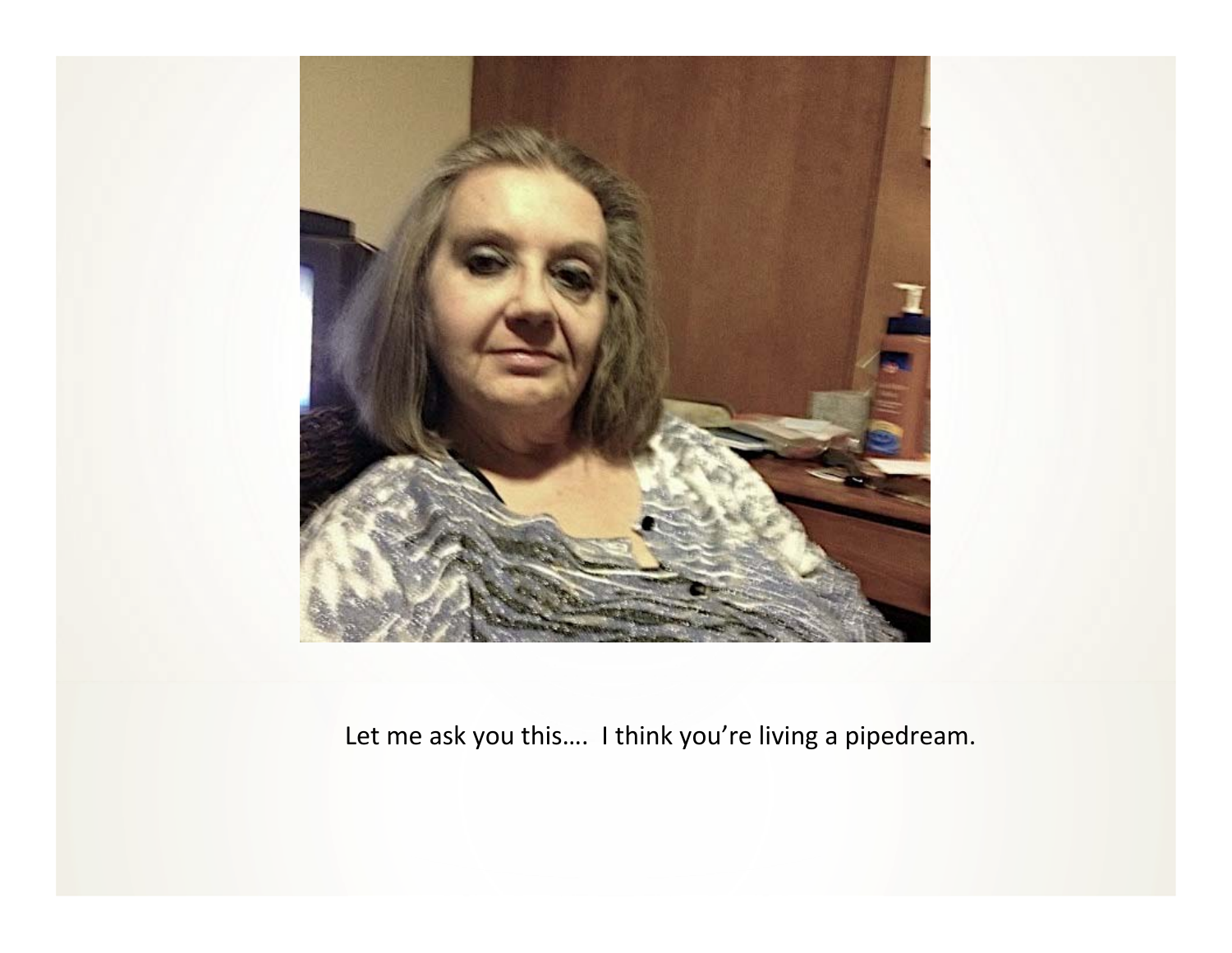I'm so tired

How many Doctors dowe have to go to?

Susan, am I ever Going to be able to walk again?



Routine now: Permitting <sup>a</sup> home health aide to clean Permitting others to shop for her Permitting writer to cut and wash her hair, soak her feet, give her <sup>a</sup> sponge bath‐‐‐all touch!

"I like it now."

"Is it FB day?"

It used to be I had no one. Now I haveyou, you, you, and you.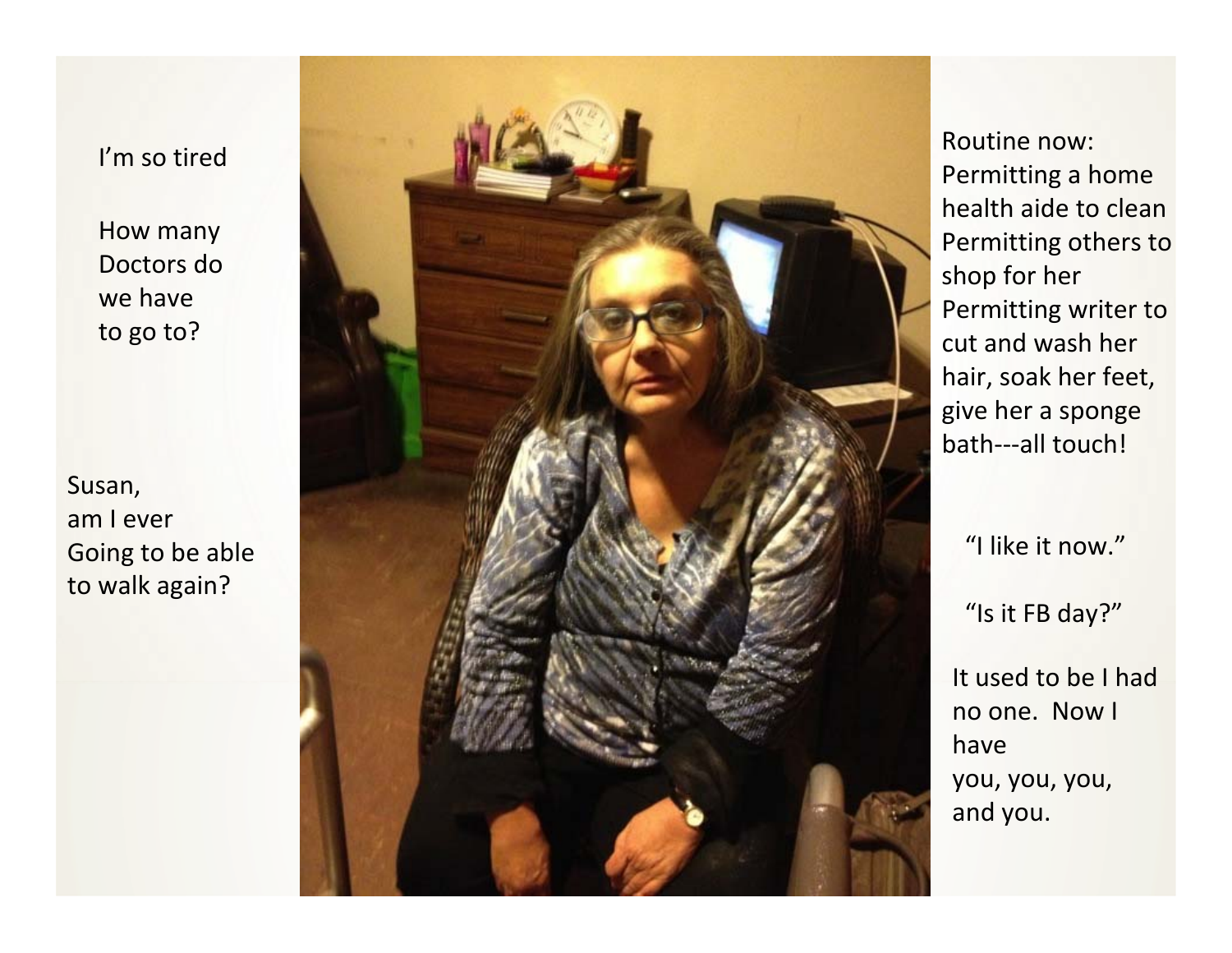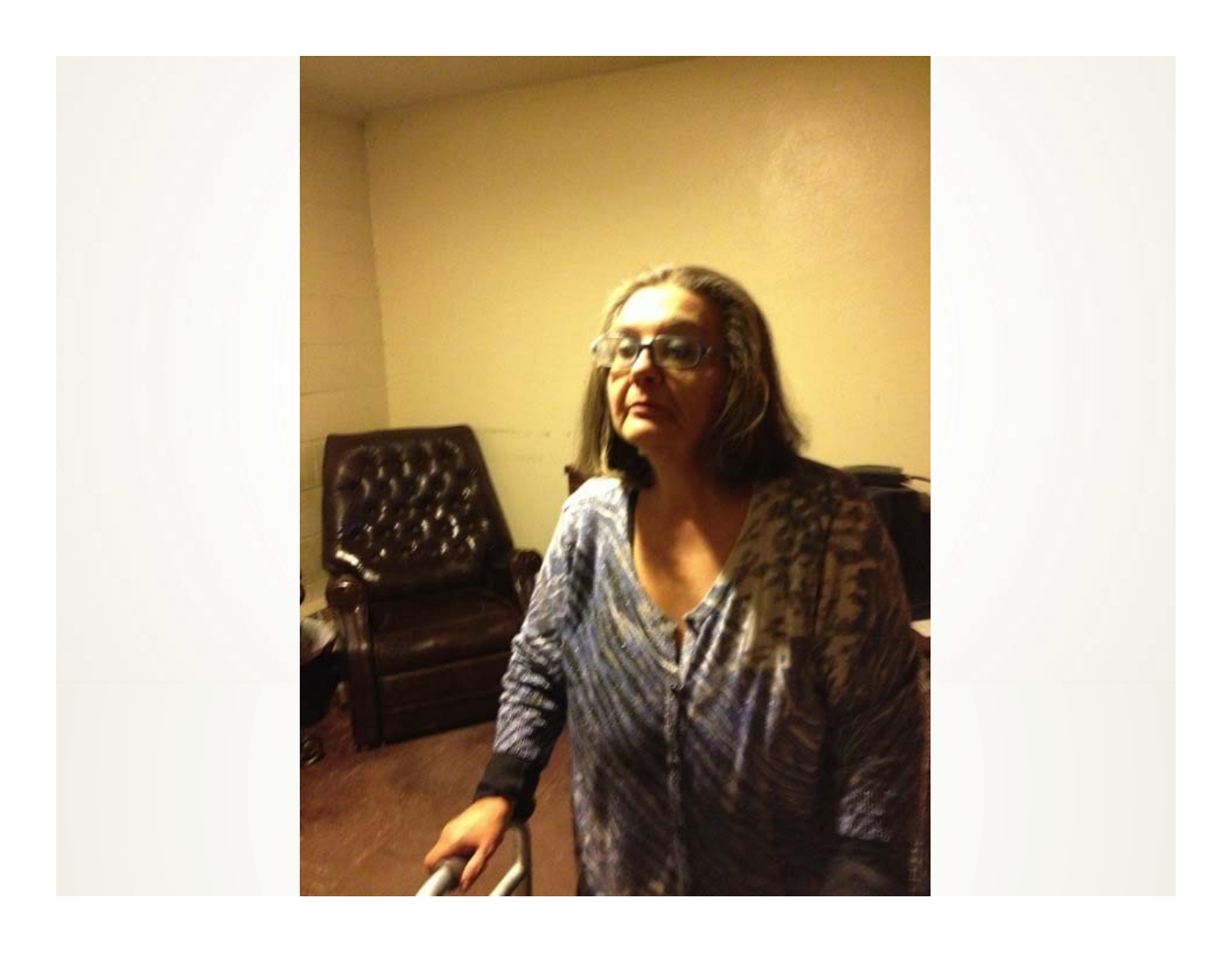

## Happy Birthday 3‐20‐13